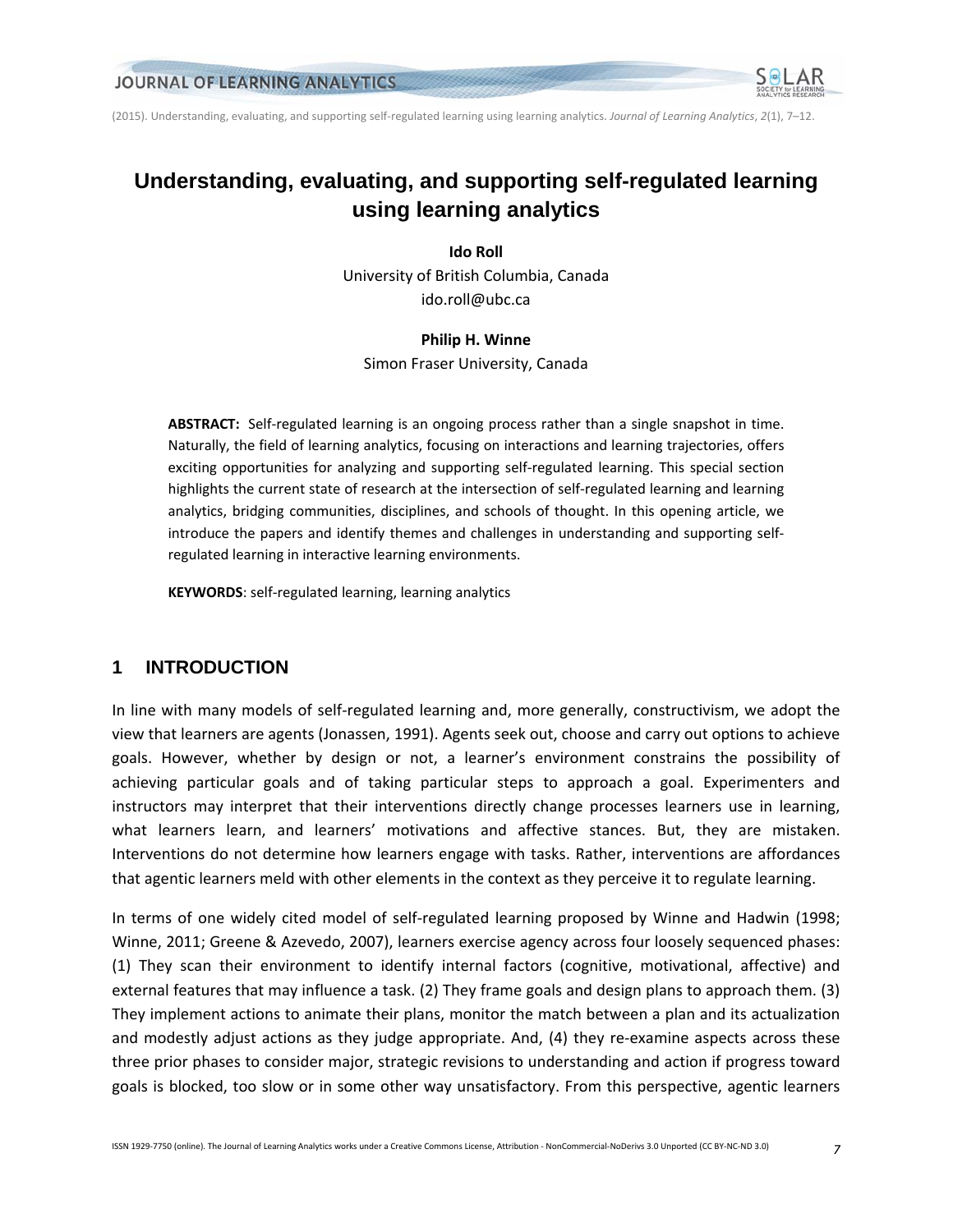

(2015). Understanding, evaluating, and supporting self‐regulated learning using learning analytics. *Journal of Learning Analytics*, *2*(1), 7–12.

are inherently self-regulating learners. Learners regulate their learning constantly, even if not always successfully as judged by the learner or by another, e.g., a teacher or researcher.

While the importance of self-regulated learning (SRL) to learning is obvious (Bransford, 2000), understanding how SRL is applied in context is not a simple task. We know how to interpret and evaluate a learner's knowledge of domains in terms of correctness or the quality of solutions to problems. Yet interpreting and evaluating qualities of actions, strategies, goals and, more broadly, regulation is a much more challenging task (Roll et al., 2014). Data gathered in online learning environments are instrumental to addressing this challenge. However, without appropriate tools, theories, and frameworks, data alone are insufficient to shape theory and guide practice. In this context, learning analytics can play an immensely important role for learners and for the learning sciences.

Learning analytics are reports of analyses of data that describe features of, and factors that influence, SRL. At the intersection of learning analytics and SRL, researchers can realize significant opportunity to better research and understand learning in authentic learning settings. Because learners are agentic, learning analytics can inform them about options that may bear on the phases of their self‐regulated learning as described in Winne and Hadwin's model. Finally, expanding our understanding how SRL unfolds in context spurs developing learning environments that are concurrently better tools for gathering data for learning analytics and better at helping learners learn.

To realize the potential learning analytics for advancing the learning sciences, we collectively need to undertake three main kinds of research. The first relates to developing instrumentation to record traces of self‐regulated learning across all its phases. Without data, neither learners nor learning scientists can progress toward their respective goals. Second, methods need to be fashioned that identify structures within data. Correspondingly, methods need to be tested for the extent and conditions they contribute to valid inferences about the constructs that the structures of data represent (Roll, Baker, Aleven, & Koedinger, 2014). Thirdly, standing on these pillars of instrumentation (data collection) and methodologies that operate on data, learners and learning scientists alike are positioned to explore the effects of interventions. We construe interventions broadly as changes in a learning environment that range over internal cognitive, motivational and affective states of a learner as well as information externally introduced to learners by experimenters instructors or peers. In keeping with our axiom that learners are agents, we characterize interventions as affording opportunities for learners to more productively regulate learning in the service of achieving outcomes they value.

# **2 ABOUT THE SPECIAL SECTION**

This special section showcases current exciting opportunities for learning analytics and learning sciences. Data and computing power are no longer a bottleneck. It is now time to re‐examine theories, methods, and practice, hand-in-hand, promoting a synergy among these three pillars. The research reported in this special section illustrates important steps made in each of these areas of work. The first paper by Segedy, Kinnebrew, and Biswas (this special section) introduce Coherence Analysis – an analytical framework for interpreting students' actions in an exploratory learning environment.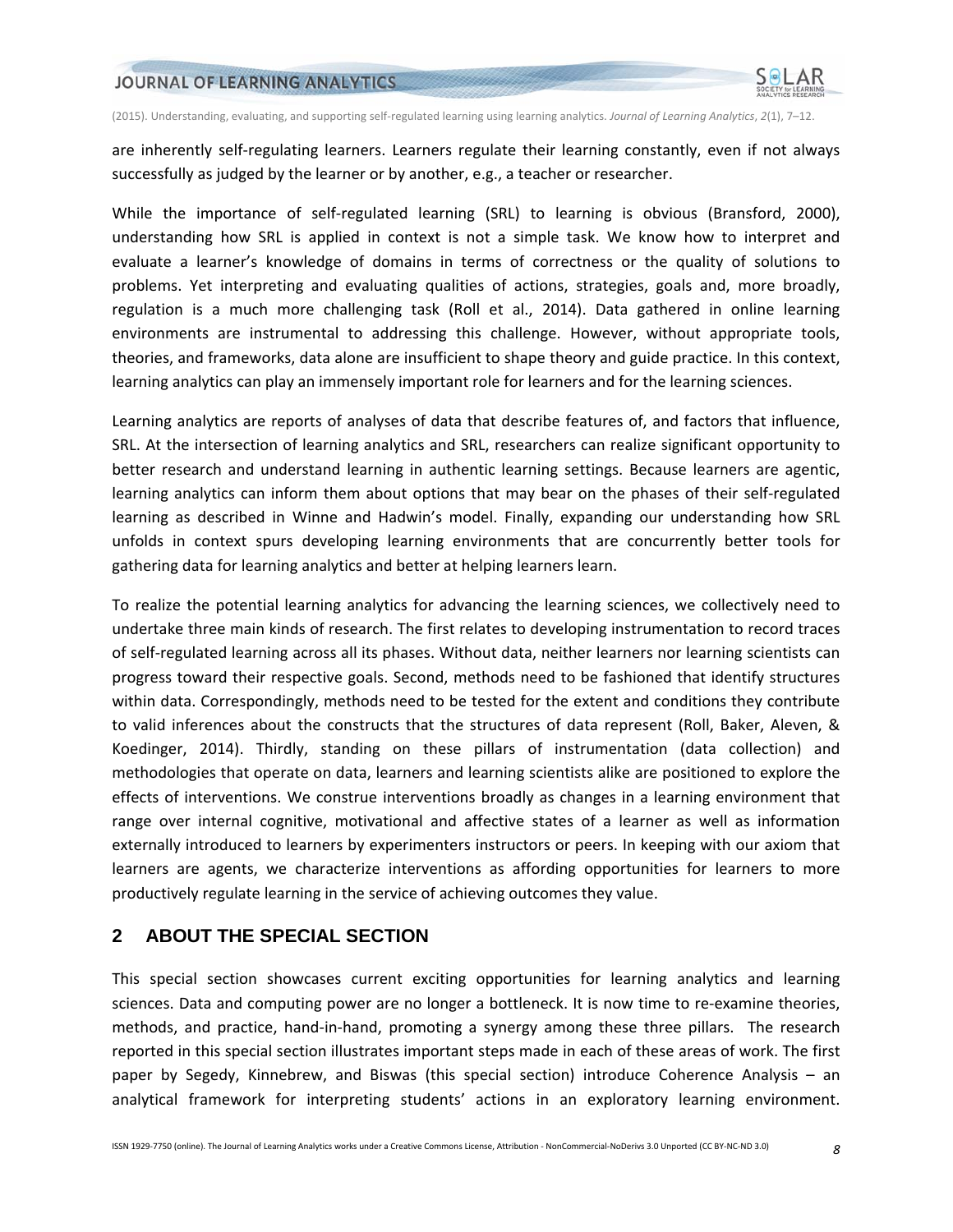

(2015). Understanding, evaluating, and supporting self‐regulated learning using learning analytics. *Journal of Learning Analytics*, *2*(1), 7–12.

Coherence analysis interprets sequences of actions, and evaluates whether learners make use of information they collect. Thus, coherence analysis offers a tool to evaluate learning behaviours that are highly contextualized. The second paper, by Cutumisu, Blair, Chin, and Schwartz (this special section) also focus on assessing SRL, albeit using a different approach. Cutumisu and colleagues introduce Posterlet, a learning environment designed to evaluate students' tendencies to seek actionable feedback and act upon it. In addition to offering this environment, Cutumisu and colleagues shed some light on skills comprising SRL and other learner attributes. Whereas their paper evaluates the impact of feedback at the domain level, Sonnenberg and Bannert, the third paper in this special section, take a different approach by focusing on the effect of metacognitive prompting. They offer a broad analysis of their intervention using verbal protocol analysis, trace data analysis, and assessment of learning.

Two additional papers are included in a Work in Progress part of this special section. Nussbaumer, Hillemann, Gütl, and Albert take a theory‐driven approach to design and implement an architecture for supporting students' SRL in a variety of activities. Their architecture is interesting in that it builds on multiple approaches to SRL, and combines intelligent models with open learner model. Colthorpe, Zimbardi, Ainscough, and Anderson look for traces of SRL and metacognition in students' use of a common environment, the Learning Management System. By comparing students' traces, self-reports, and academic performance, their work adds to our understanding of SRL in academic online settings.

The diversity of papers in this special section offers an interesting snapshot of the current state of research into SRL and learning analytics. Several themes emerge:

- **Choices**. Rather than looking at the content of learners' actions, we can look at the choices that learners make. SRL theories describe how students manage their learning, and open ended environments that gather trace data about these processes allow us to evaluate the types of actions students choose to perform, rather than only their content (Cutumisu; Colthorpe)
- **Relativity**. Actions are neither inherently good nor bad. Rather, choices students make reflect their perceived challenges, knowledge, prior experiences, and habits. Thus, actions should be interpreted in relation to a learner's context (Biswas; Nussbaumer).
- **Reusable analytics.** The volume of learning data gathered in online settings affords new opportunities to explore complex research questions. New methods and analytical techniques that provide insight into the complexity of SRL represented in these spaces are required. Specifically, we see a shift from looking at individual events to looking at sequences of actions (Biswas; Bannert). Developing new tools that can be reused across contexts and settings can contribute to the generality of theories and to support and evaluate transfer of SRL patterns (Biswas; Colthorpe).
- **Challenge: operationalization.** Many of the papers address similar constructs (e.g., planning, revising) and operationalize them in different ways, contextualized in their respective systems. Learning analytics allows us to take abstract constructs and instantiate them in different learning environments. Comparing and contrasting these instantiations can help us evaluate the effect of contextual and environmental factors on learners' SRL.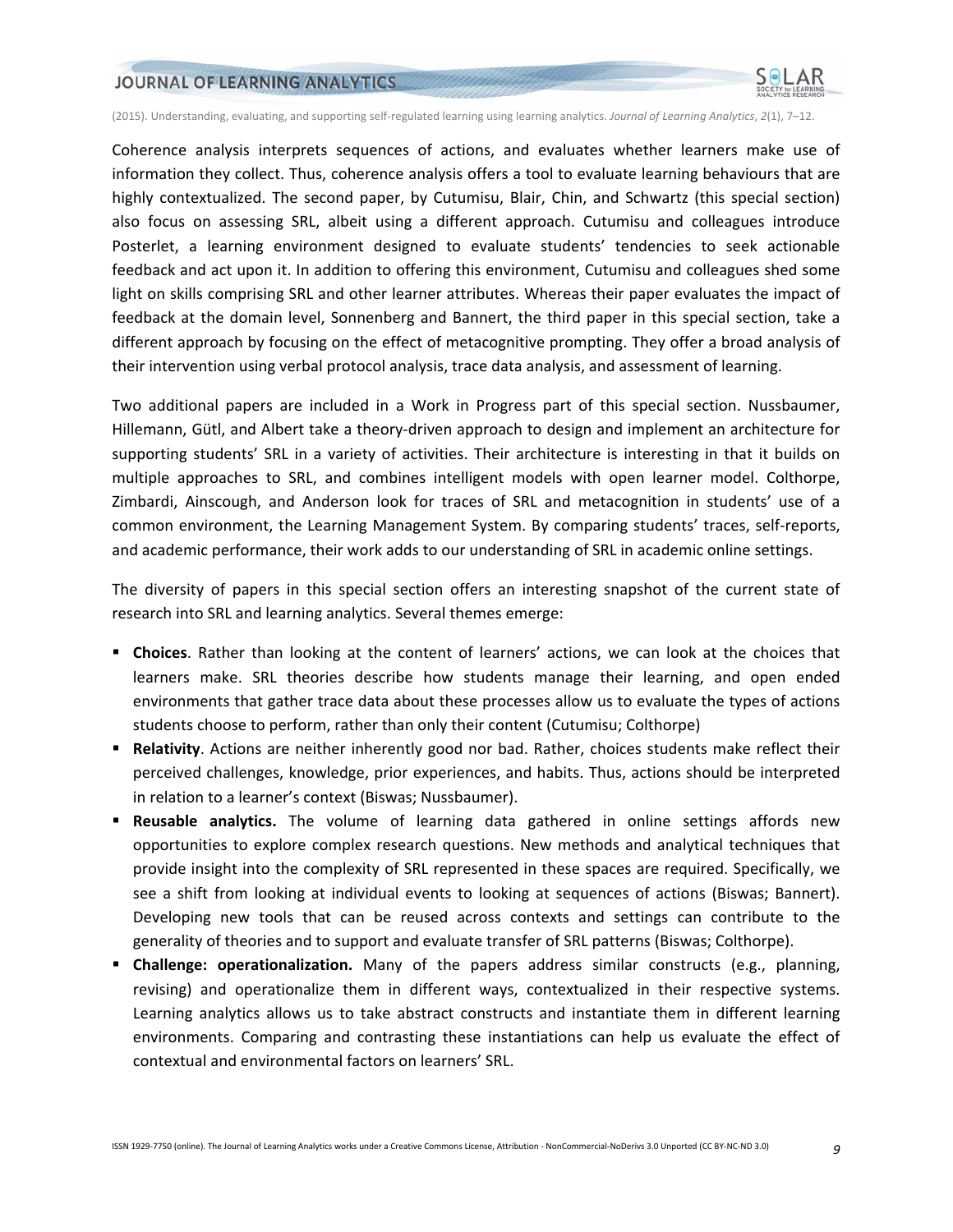

(2015). Understanding, evaluating, and supporting self‐regulated learning using learning analytics. *Journal of Learning Analytics*, *2*(1), 7–12.

# **3 FUTURE DIRECTIONS FOR RESEARCH**

The sum of papers in this special section also highlights opportunities for future research. In a general sense, learning to self-regulate involves identifying patterns for later use. Patterns can offer greater information value that may improve the predictability of goal attainment and enhance a learner's understanding (theory) about which actions relate to goal attainment. The world, however, is stochastic; so methods for detecting patterns – human and machine – must wrestle with noise and indeterminacy.

One approach to this problem requires two distinct moves. The first is gathering an increased variety of types of data such that each type of data is relatively statistically independent of other types. The second move is to massively increase the volume of data. Elevating dimensionality of data in these two ways can mitigate two problems. First, adding dimensionality to data combats randomness expressed in the form of ignorance about factors that play causal roles. Second, worries about overfitting models can be lessened because methods that cluster or partition vastly dimensional, big data can be applied to form relatively homogeneous subsets in which variance is less prevalent than it is in the complete pool. Together, these two tacks are merely a post hoc operationalization of the lab experimenter's everyday stance toward controlling a potentially confounding factor in an empirical study.

This two-pronged approach leads to four implications for learning analytics and research on selfregulated learning. First, instrumentation needs to be designed that learners can use nearly ubiquitously. This helps to increase the volume of data. Winne and his colleagues' nStudy platform (e.g., Winne, 2015) and content-agnostic learning management systems illustrate this step. However, as learning technologies evolve, the footprint of any single system shrinks. Thus, systems need to support better interoperability. New technologies and standards (such as TinCan xAPI) attempt to bridge this gap. Second, algorithms capable of detecting partitions or clusters in vastly dimensional, big data need to be improved or invented. Presently, analytics that are supposedly general are often tested only in one setting. Researchers should evaluate the generalizability not only of theories, but also of tools and methodologies. Third, as data are collected more ubiquitously, we need to do a better job of attending to and capturing features of context. While systems collect information about students' actions, it is rare that enough data are available to describe both static and modulating external factors such as learner and task characteristics. Interpreting analytics about SRL needs to take account of the context in which data were collected. Last, new research is needed that investigates how to meaningfully convey analytics to learners when the data analyzed originates in vastly dimensional data. The challenge here is to explore how options for self‐regulating learning are usefully described given the likely complexity of patterns of learning activities. In other words, how can information overload be avoided while not stripping out necessary information about how learning activities unfold over time?

Future research on learning analytics in service of understanding and promoting productive selfregulated learning should also tackle challenges presented by the very probable, and sometimes actively encouraged, condition that learning is social. One attempt to sidestep this challenge is to entertain a view that interactions among learners are no different than interactions a focal learner has with a static text. On a turn-by-turn basis, this is reasonable. Like Zeno's apparent paradox of Achilles and the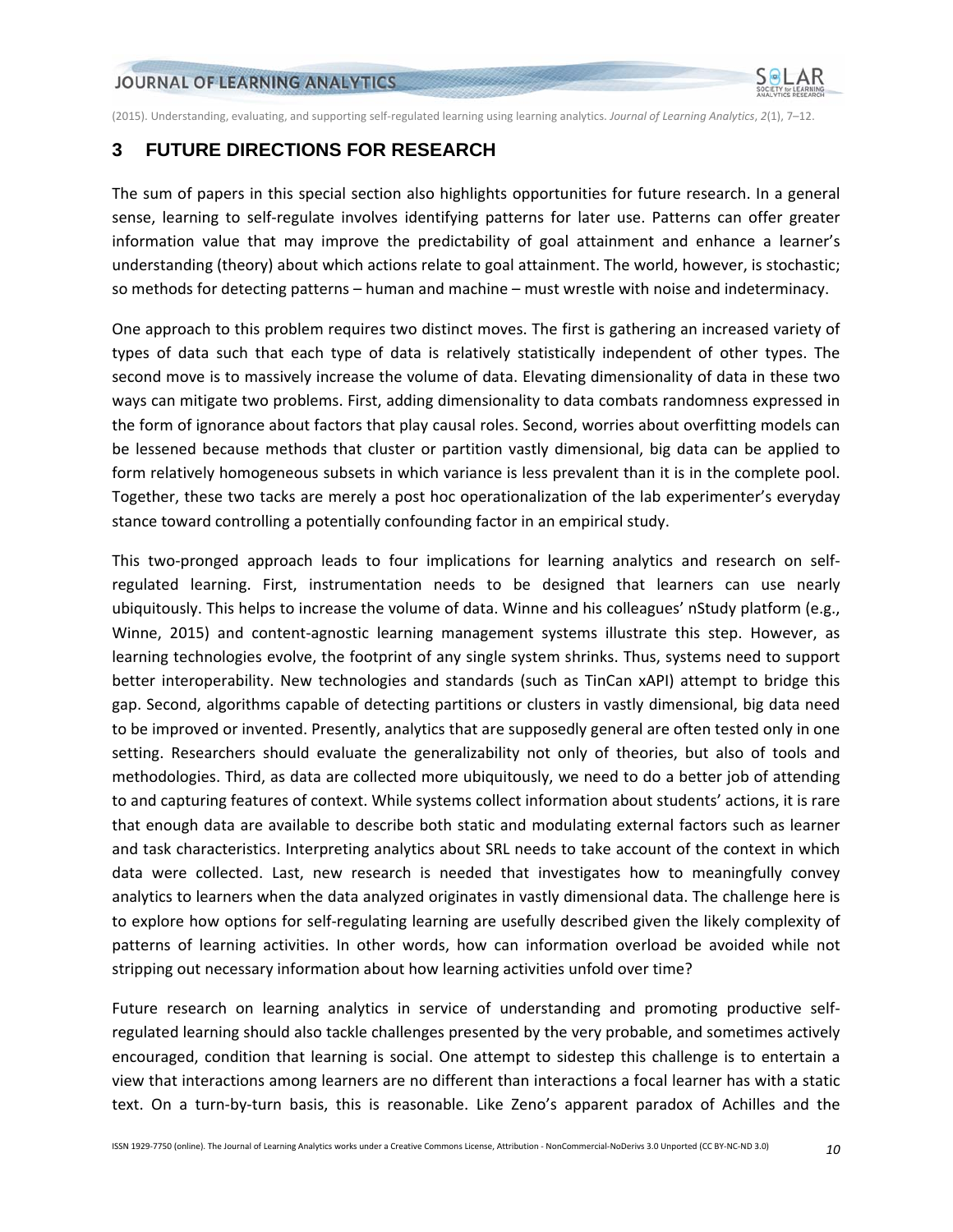

(2015). Understanding, evaluating, and supporting self‐regulated learning using learning analytics. *Journal of Learning Analytics*, *2*(1), 7–12.

tortoise (wherein Achilles never catches a tortoise allowed a head‐start because, in each successive interval of time, Achilles covers only a portion of distance the has travelled in that time interval), the turn‐by‐turn view is inadequate. A genuinely social exchange consists of successive turns are not independent (not Markovian).

Wait – isn't this temporal structure fundamentally the same as temporally unfolding SRL wherein an agentic learner reviews her learning history to judge and adjust learning activities? Yes, it is. We surmise a bridge to join the solo to the social context for regulated learning activities lies in using the topic a learner studies as a means to follow how "threads" of content unfold across time in conjunction with patterns of self‐regulated learning. To our knowledge, methods are not yet available that can simultaneously track patterns in which elements simultaneously represent the topic (subject matter, features of group process, a learner's affect) in the same unit as a representation of the cognitive operations applied to that topic. We recommend this as a topic worthy of future work. Furthermore, as learning is often a social process, designs for learning analytics need to take account of how a group regulates its learning, i.e., forms of co-regulated and socially-shared regulation of learning (Hadwin, Jarvella, and Miller, 2011). The field needs to make progress toward mapping and developing learning analytics for nested models of regulated learning.

Finally, many of the challenges faced by learning analysts who explore self-regulated learning are shared with colleagues working in the field of data mining (see Winne & Baker, 2013). Strengthening bridges that join the learning analytics and data mining communities will benefit and, perhaps, even merge these two fields of work. We recommend scholars and funders find ways to promote increased exchanges amongst members of these communities.

Overall, the intersect of learning analytics and SRL offers a grand challenge. Grand in its magnitude; grand in its potential impact; and grand in that opportunities for meaningful progress are within reach. This special section takes several significant steps along the path to address this challenge.

## **REFERENCES**

- Bransford, J. D., Brown, A. L., & Cocking, R. R. (2000). *How people learn: Brain, mind, experience, and school.* Washington, D.C.: National Academy Press.
- Greene, J. A., & Azevedo, R. (2007). A theoretical review of Winne and Hadwin's model of self‐regulated learning: New perspectives and directions. *Review of Educational Research*, *77*(3), 334‐372.
- Hadwin, A. F., Järvelä, S., & Miller, M. (2011). Self-regulated, co-regulated, and socially shared regulation of learning. In D. H. Schunk & B. Zimmerman (Eds.), *Handbook of self‐regulation of learning and performance* (pp. 65‐84). New York: Routledge.
- Jonassen, D. H. (1991). Objectivism versus constructivism: Do we need a new philosophical paradigm?. *Educational Technology Research and Development*, *39*(3), 5‐14.
- Roll, I., Wiese, E., Long, Y., Aleven, V., & Koedinger, K. R. (2014). Tutoring self- and co-regulation with intelligent tutoring systems to help students acquire better learning skills. In R*. Sottilare, A. Graesser, X. Hu, & B. Goldberg (Eds.), Design Recommendations for Adaptive Intelligent Tutoring*